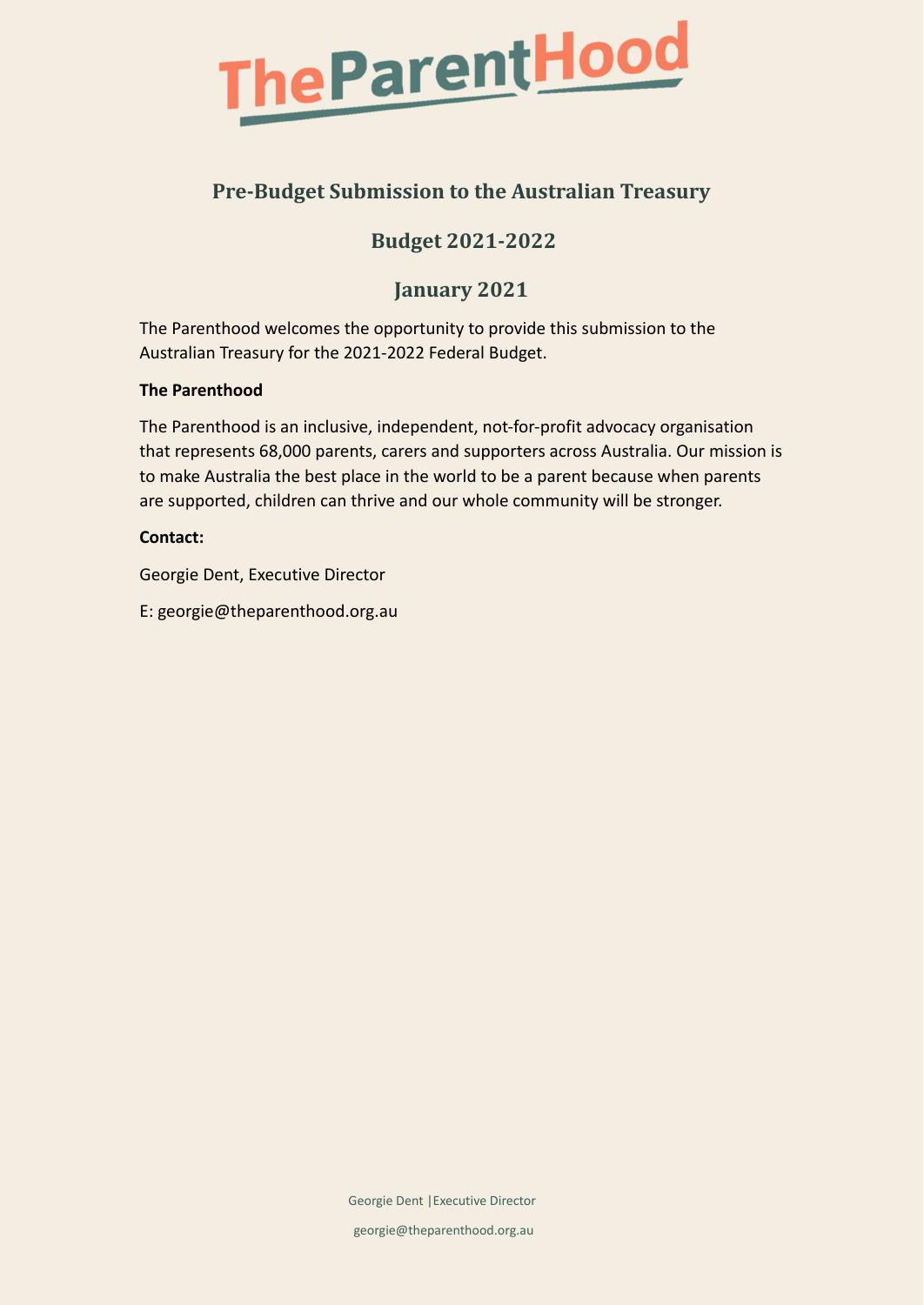

#### **Overview**

In raising children, parents and carers have the future of Australia in their hands. Every child, in every family, shapes our future. By the age of 5, 90% of a child's brain is fully developed<sup>1</sup>. The early years set the foundations for life long optimal health, educational<sup>2</sup>, wellbeing and economic outcomes<sup>3</sup>.

For children to thrive and lead happy, healthy and productive lives, they need support, and so do their parents and carers. Children fare best when they are well nourished, responsively cared for, have access to learning opportunities from birth onwards and are protected from disease, violence and stress<sup>4</sup>. Successful early childhood development policies focus on equipping families with the time, resources, knowledge, and skills to provide nurturing care.

Investing in children represents an investment in human capital and potential that benefits everyone and can create intergenerational change. Current policy settings do not sufficiently support children, families and parent which leads to negative social and economic outcomes including:

- Poorer educational and health outcomes for children and lower lifetime earnings;
- Poorer health and wellbeing outcomes for parents;
- Reduced participation in the workforce, particularly for women; and
- Lower rates of fertility that undermine long-term sustainability of government finances.

Pursuing best-practice, evidence-based policies that support parents and children will deliver improved child development outcomes, reduce inequality and drive significant economic growth. Against the backdrop of an ageing population, a declining tax base, constrained migration and increased intergenerational disadvantage and inequity, the importance of supporting children to thrive and maximising the workforce participation of all Australians is fundamental to securing Australia's future prosperity.

The unprecedented, turbulent social and economic conditions created by the coronavirus pandemic in 2020 has exacerbated the case for reform. There are around 2.6 million families with dependent children aged under 15 in Australia. Prioritising support for those parents and children is a critical investment in Australia's COVID

<sup>&</sup>lt;sup>1</sup> Center on the Developing Child (2007), The Science of Early Childhood Development (InBrief).

<sup>2</sup> Brennan and Pascoe (2017), Lifting our Game.

<sup>3</sup> Mitchell Institute. Preschool – Two Years are Better Than One. 2016.

<sup>4</sup>https://www.aracy.org.au/publications-resources/command/download\_file/id/329/filename/Second\_edition\_The\_Nest \_action\_agenda.pdf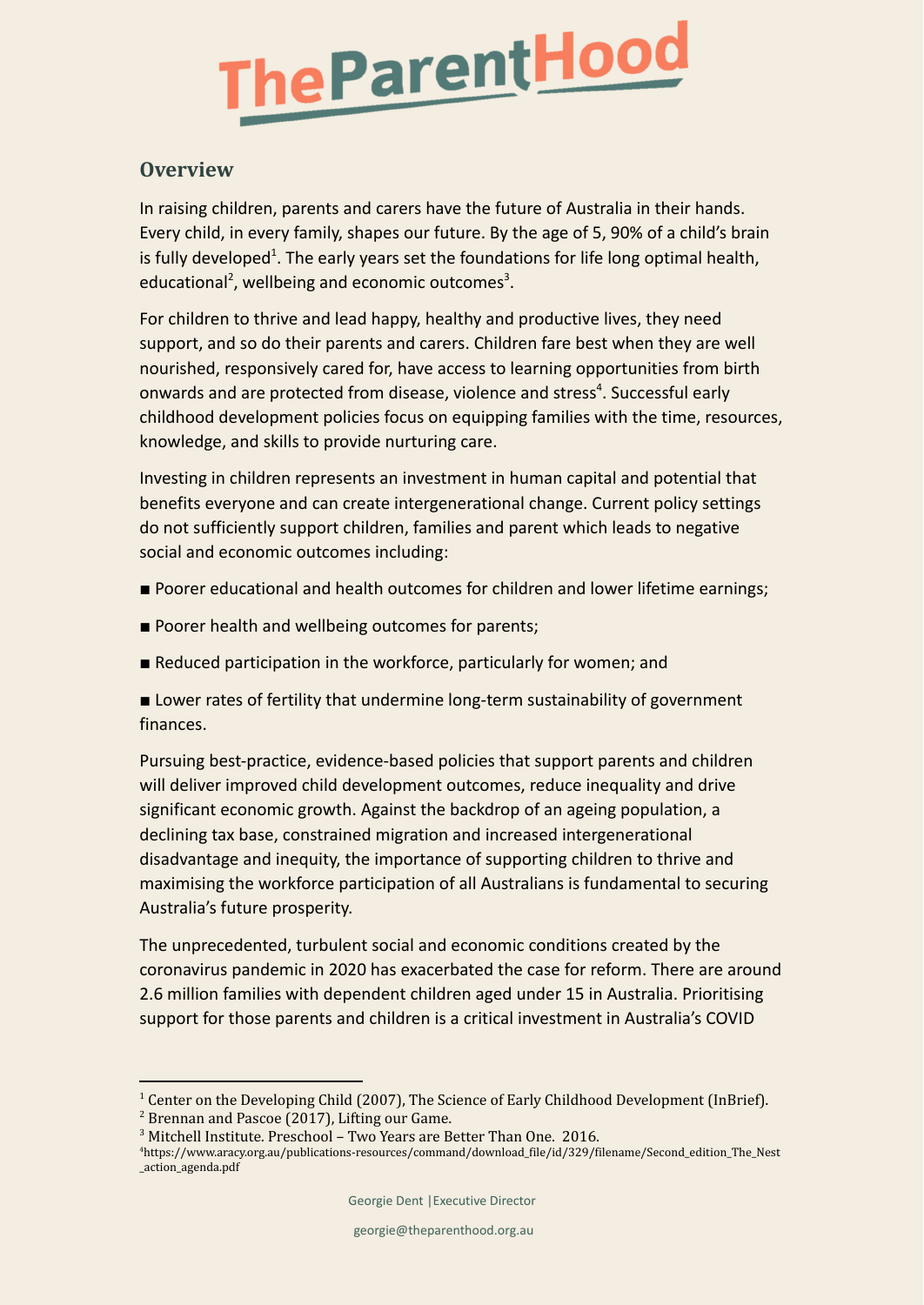

recovery and future that will yield rich rewards for children, families, the economy and community.

### **The Parenthood's primary recommendations are:**

Recommendation 1: **Increase statutory paid parental leave for parents and carers.**

Recommendation 2: **Make high quality early childhood education and care universally accessible to all children.**

Recommendation 3: **Protect children from poverty.**

Recommendation 4: **Commit to reducing gender inequality.**

Recommendation 6: **Support parents and caregivers through family inclusive workplace policies.**

## **Background**

Australia lags developed countries in the provision of best practice, evidence-based policies that optimally support children, parents and families.

In UNICEF's 2020 annual report analysing child well-being, Australia ranked 32nd among OECD and EU countries in relation to children's mental and physical health, and academic and social skillsets. The report found Australia is "falling short in delivering consistently good health, education and social outcomes for children"<sup>5</sup>.

The price Australia pays for not providing the requisite early support to children and families, or late intervention, is estimated at \$15 billion annually<sup>6</sup>.

Among OECD nations Australia has one of the least adequate statutory paid parental leave programs, with just 18 weeks offered at the minimum wage. The OECD average is more than 50 weeks of paid leave. Less than 50% of the largest employers in Australia offer any paid parental leave<sup>7</sup>. Fathers in Australia take less than 20% of the paternity leave days as their global peers<sup>8</sup>.

Caring patterns that are established in the first year of a child's life persist so the underutilisation of parental leave among fathers entrenches stereotypical gender

<sup>5</sup> World of influence: understanding what shapes child well-being in rich countries. 2020 UNICEF

<sup>6</sup> Teagher, Fox and Stafford, 2019

<sup>7</sup> WGEA Gender Workplace Statistics at a Glance (August 2020),

https://www.wgea.gov.au/data/fact-sheets/gender-workplacestatistics-at-a-glance-2020

<sup>&</sup>lt;sup>8</sup> Organisation for Economic Co-Operation and Development. (2019). Information drawn from the OECD family database: http:// www.oecd.org/els/family/database.htm cited in: van der Gaag, N., Heilman, B., Gupta, T., Nembhard, C., and Barker, G. (2019). State of the World's Fathers: Unlocking the Power of Men's Care. Washington, DC: Promundo-US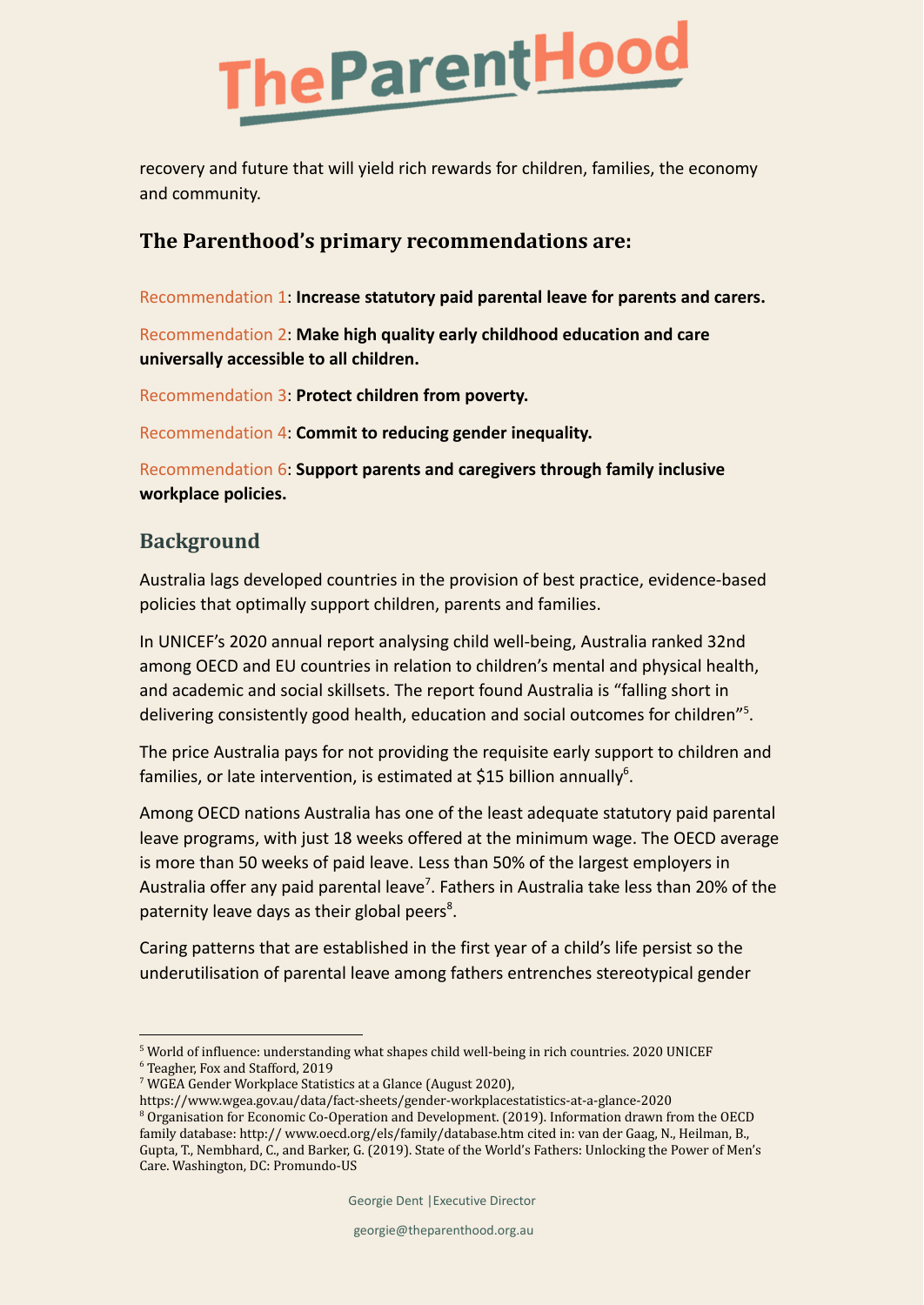# heParentHood

roles. The gap between how mothers and fathers work, care and earn after a baby is more pronounced in Australia than in comparable nations<sup>9</sup>.

Australia has the fourth most expensive early childhood education and care (ECEC) fees in the OECD and participation rates among 3 and 4 year old children in ECEC lag global peers<sup>10</sup>. More than 20% of children in Australia arrive at school developmentally vulnerable. Children who attend quality ECEC for at least one year before school are half as likely to arrive at school developmentally vulnerable as their peers who don't.

Australia's female workforce participation is peculiarly low, ranked by the World Economic Forum as 53rd out of 153 nations<sup>11</sup>. A 2020 Grattan Institute report found that the most significant financial barrier to women in Australia working more is the high cost of childcare<sup>12</sup>. Other factors include inadequate paid parental leave<sup>13</sup>, a punitive effective marginal taxation rate for secondary earners<sup>14</sup>, a lack of support for carers in workplaces and prevailing stereotypical gender roles<sup>15</sup>.

Workplace discrimination against parents in Australia remains prevalent. One in two (49 per cent) of Australian mothers have experienced pregnancy-related discrimination at work at some point during pregnancy, parental leave or on their return to work<sup>16</sup>.

The cumulative impact of these policy settings and practices compromises child development outcomes, places undue pressure on parents' mental and physical health, hampers efforts to reduce inequality and acts as a handbrake on Australia's economic growth and future prosperity.

That Australia's birth rate slowed substantially even before the Coronavirus pandemic hit in 2020 makes these issues more pertinent as reduced fertility undermines the long-term sustainability of government finances. That migration to Australia is estimated to fall by 85% next year is also relevant.

<sup>9</sup> Global Gender Gap Report 2020. World Economic Forum

<sup>&</sup>lt;sup>10</sup> McKinsey Global Institute (2018), 'The Power of Parity: Advancing Women's Equality in Asia Pacific', p. 66. OECD Family Database data updated as at 2017

<sup>&</sup>lt;sup>11</sup> Global Gender Gap Report 2020. World Economic Forum

<sup>&</sup>lt;sup>13</sup> Organisation for Economic Co-Operation and Development. (2019). Information drawn from  $12$  Cheaper childcare A practical plan to boost female participation. Grattan Institute August 2020

the OECD family database: http://www.oecd.org/els/family/database.htm cited in: van der Gaag, N., Heilman, B., Gupta, T., Nembhard, C., and Barker, G. (2019). State of the World's Fathers: Unlocking the Power of Men's Care. Washington, DC: Promundo-US

<sup>15</sup> Wood, D., Griffiths, K., and Emslie, O. (2020). 'Cheaper Childcare: A Practical Plan to Boost Female Workforce Participation'. Grattan Institute, p.45. <sup>14</sup> The Cost of Coming Back: Achieving A Better Deal for Working Mothers. KPMG 2018.

 $16$  During pregnancy, parental leave or on return to work. Human Rights Commission (2014), 'Supporting Working Parents: Pregnancy and Return to Work National Review Community Guide', p. 8.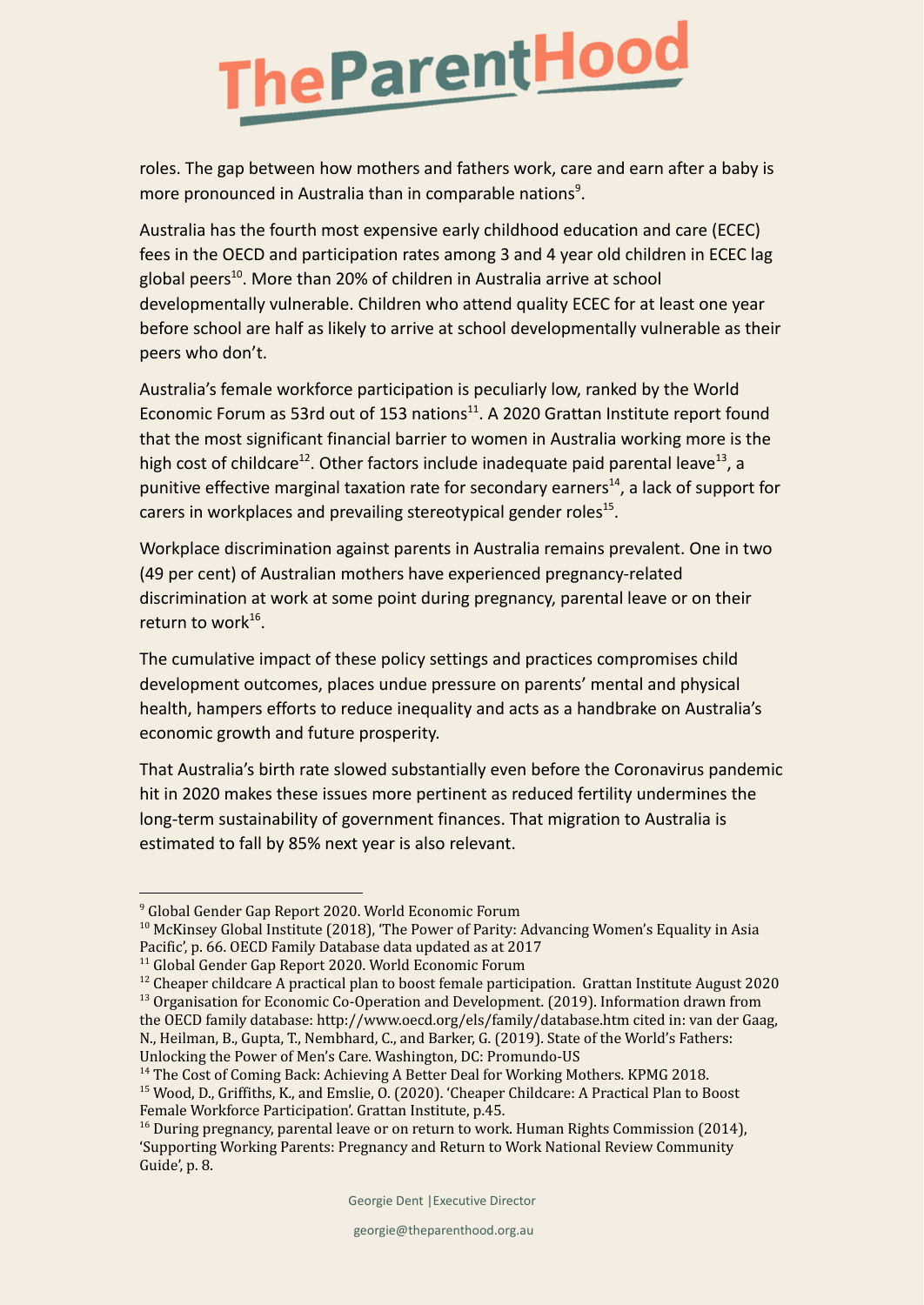

Pursuing best practice, evidence-based policies that value the role and function of parenting and caring, provide support that enables parents to combine paid work with caring responsibilities, and recognise the wellbeing of children as a national priority, will deliver profound health, social and economic benefits.

### **Recommendations**

#### **1. Increase statutory paid parental leave for parents and carers.**

The benefits associated with paid parental leave are wide-spanning for children<sup>17</sup>, parents, government, workplaces and the economy. It is recognised as one of the "few policy tools available" to governments to directly influence behaviour among parents<sup>18</sup>. PPL impacts the start of a child's life and sets up a pattern for parental involvement and caring that persists<sup>19</sup>.

#### **Longer paid leave has been associated with:**

■ Benefits for mothers such as a lower employment gap between mothers and non-mothers, an increase in the proportion of household income earned by women and a more equitable division of housework, as well as long-term improved maternal mental health<sup>20</sup>.

■ Increased rates of breastfeeding until a baby is six months old.

■ Enhanced workplace diversity with research showing the low numbers of women in leadership positions in the private sector "can be linked to the uneven distribution of parental leave and care at home"<sup>21</sup>.

#### **Paternity leave benefits include:**

■ Improved child development outcomes; engaged fatherhood is linked to positive outcomes for children such as higher school achievement, better cognitive and social skills, higher self-esteem, fewer behavioural problems and increased stress tolerance<sup>22</sup>.

■ Enhanced gender equality in caring roles: The likelihood that fathers will share care

<sup>18</sup> OECD (2011), 'Doing Better for Families', OECD Publishing, p. 137.

<sup>&</sup>lt;sup>17</sup> Mirkovic, K & Perrine, C & Scanlon, K. (2016). 'Paid Maternity Leave and Breastfeeding Outcomes.' Birth (Berkeley, Calif.). 43. 10.1111/birt.12230

<sup>19</sup> Norman, H., Elliot, M., Fagan, C. (2014) 'Which Fathers Are The Most Involved In Taking Care Of Their Toddlers In The UK? An Investigation Of The Predictors Of Paternal Involvement, Community, Work & Family', 17:2, 163-180, p. 174

<sup>&</sup>lt;sup>20</sup> Johansson, E. (2010) 'The Effect of Own and Spousal Parental Leave on Earnings', Institute for Labour Market Policy Evaluation, p. 28

<sup>&</sup>lt;sup>21</sup> Nordic Council of Ministers (2019), 'The Nordic Gender Effect at Work - Nordic Experiences on Parental Leave, Childcare, Flexible Work Arrangements, Leadership and Equal Opportunities at Work', Nordic Information on Gender (NIKK), p. 46

<sup>&</sup>lt;sup>22</sup> McMunn, A., Martin, P., Kelly, Y., & Sacker, A. (2017). 'Fathers' Involvement: Correlates and Consequences for Child Socioemotional Behavior in the United Kingdom'. Journal of Family Issues, 38(8), 1109–31. doi:10.1177/0192513X15622415.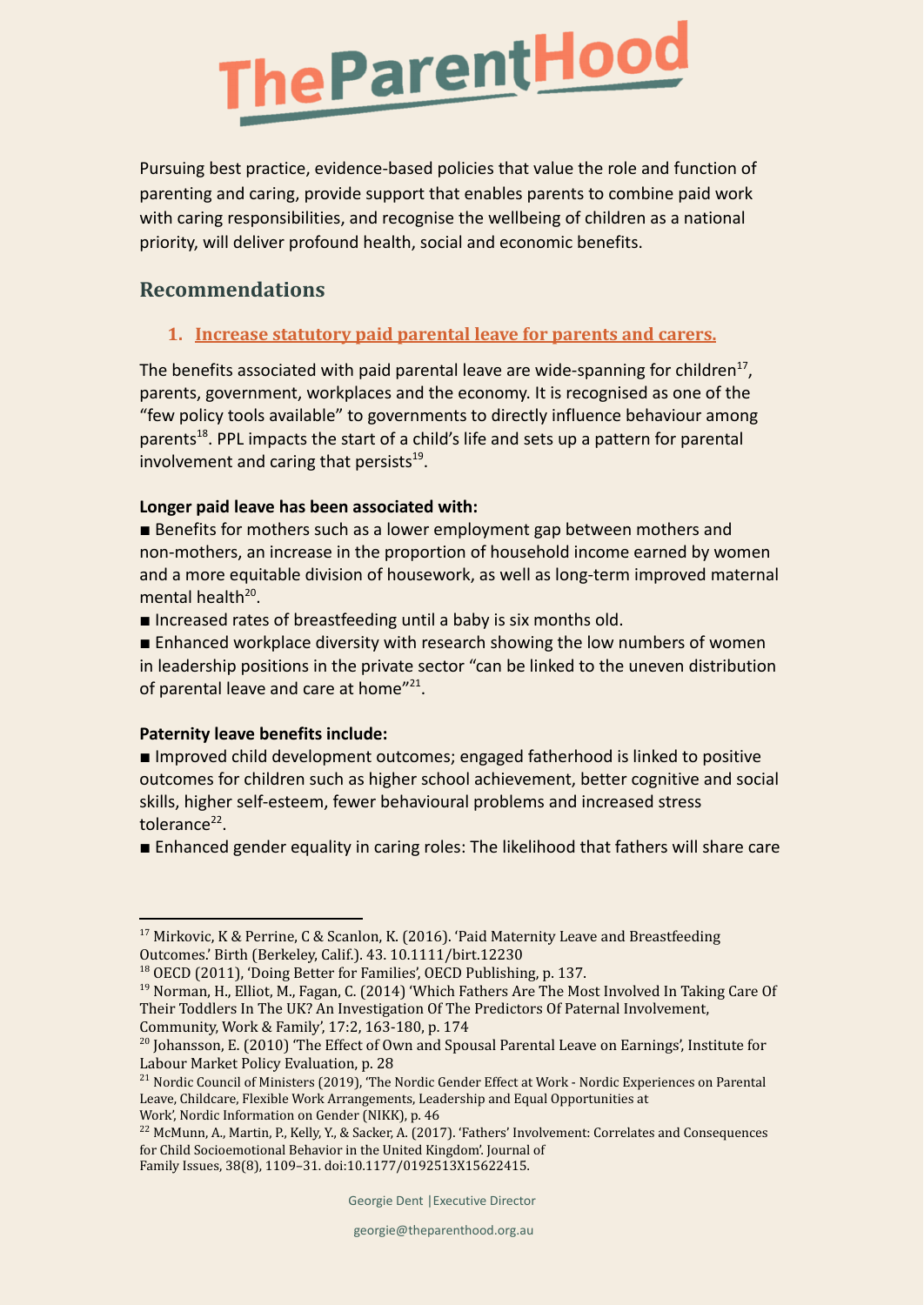

when their child is three years old is significantly higher if the father shared care in the first nine months after birth<sup>23</sup>.

**Paternity leave take-up has been linked with improved parental relationships**<sup>24</sup>.

■ Increased earnings for mothers: In Quebec, the introduction of non-transferable paternity leave reserved for men led to mothers earning an additional \$5,000 per year and doing an hour extra of paid work per day<sup>25</sup>.

With the exception of the United States, Australia offers the lowest level of statutory PPL support among OECD nations<sup>26</sup>. Australia offers 'primary carers' up to 18 weeks of PPL at the minimum wage, and Dad and Partner Pay of up to 2 weeks at the minimum wage. The OECD average is in excess of 50 weeks of paid leave.

The OECD average for paid parental leave at a full-time equivalent pay is 36 weeks, while Australia offers 8.6 weeks.

The use of parental leave by fathers is very low by global standards. Fathers in Australia take less than 20% of the parental leave their international peers take and receive just 0.04% of all publicly-provided PPL.

Some large employers offer employees very generous PPL and are promoting "shared care" among new parents by openly encouraging men to take extended parental leave and removing labels like 'primary' and 'secondary' carers. These are very attractive policies that benefit children, parents and the employer but remain rare. Less than 50% of Australia's largest employers offer *any* paid parental leave.

#### **The Federal Government can amend the statutory PPL scheme to provide one year of paid leave to be equally shared between both parents.**

#### **2. Make high quality early childhood education and care (ECEC) universally accessible to all children.**

The evidence that quality ECEC has a profound impact on a child's development and their future learning and economic outcomes is compelling and irrefutable. It is a critical component of a child's education. Investing in early childhood education and care boosts educational achievement, workforce participation and tax revenue.

<sup>&</sup>lt;sup>23</sup> Kotsadam, A. and Henning F. (2011) 'The State Intervenes in the Battle of the Sexes: Causal Effects of Paternity Leave.' Social Science Research 40.6. 1611-622, p. 1611

<sup>25</sup> <sup>24</sup> O'Brien, M; Wall, K. (2017) 'Comparative Perspectives on WorkLife Balance and Gender Equality.' Vol. 6. Cham: Springer International. Life Course Research and Social Policies. Web., p. 77-78

https://grattan.edu.au/wp-content/uploads/2020/08/CheaperChildcare-Grattan-Institute-Repo rt.pdf, p. 48

 $^{26}$  High Income OECD countries offer an average of 56 days of paid paternity leave, relative to Australia's 10 days. Source: World Bank (2020), 'Women, Business and the Law 2020'. Women, Business and the Law. Washington, DC: World Bank, p. 8.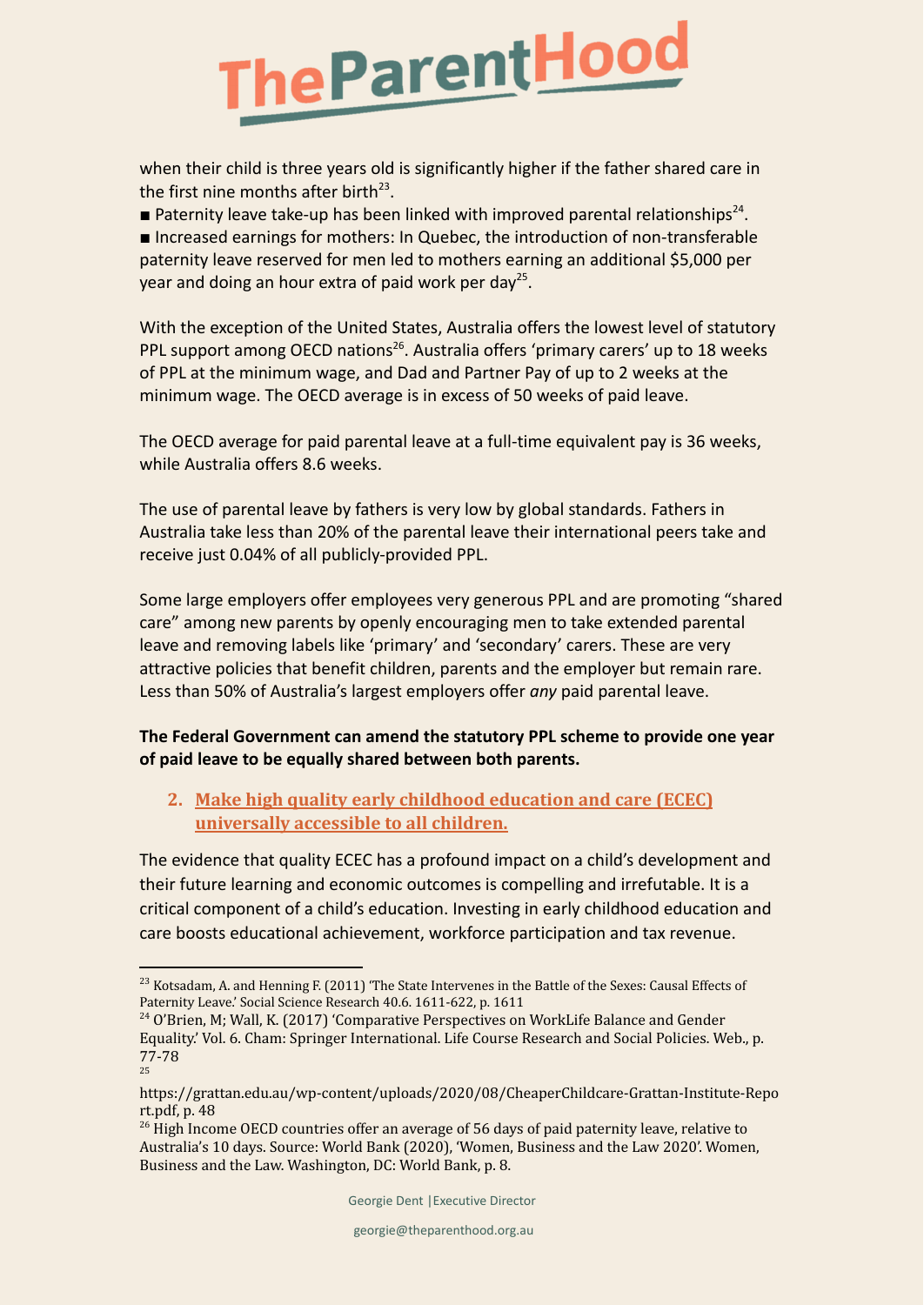

Australia lags the OECD average in access, participation, affordability and investment in early childhood education and care. A PWC report commissioned by The Front Project in 2019 concluded that \$2 of benefits flow for every \$1 spent on early childhood education<sup>27</sup>. Disadvantaged children stand to benefit most and the return on investment is greater than 2:1.

One in five children in Australia start school developmentally vulnerable<sup>28</sup> and children who start behind their peers rarely catch up. Children who attend quality ECEC for at least a year before starting school are half as likely to have developmental vulnerabilities when they start school as children who have not<sup>29</sup>.

Aboriginal and Torres Strait Islander children are twice as likely to arrive at school with developmental vulnerabilities, and half as likely to attend an ECEC program, as non-Indigenous children.

Despite success in lifting enrolments of children in preschool programs in the year before school (four year olds) Australia is in the bottom third of countries ranked by the OECD in relation to enrolment of three-year-olds. Participation of four-year olds in ECEC in Australia is significantly lower than in the United Kingdom, New Zealand and Norway.

The cost of ECEC is very high: among OECD countries Australia has the 4th most expensive fees. Out-of-pocket fees for ECEC absorb about a quarter of household income for an average earning couple with two young children in Australia (Grattan Institute, 2020). Even before the COVID19 pandemic hit and the economy contracted, half of Australian parents with children under five struggled with the cost of ECEC.

The fee-free period introduced by the Federal government in April 2020 in response to the pandemic provided significant, welcome relief to families. In a national survey in June of 2,280 families by The Parenthood 42% of families reported at least one parent earning less as a result of COVID, with 16% of respondents reporting both parents have seen income reduced. More than a third (34%) said they would have to reduce the days their children attend ECEC or remove them altogether when fees returned.

A 2020 Grattan Institute report recommended improving the design of the Child Care Subsidy so that second income-earners take home more pay from additional hours of work and increasing the subsidy from 85 to 95% for low-income households, gradually tapering for families with incomes above \$68,000.

<sup>27</sup> The Front Project (2019), [A smart investment for](https://www.thefrontproject.org.au/images/downloads/Cost-benefit%20analysis_brochure.pdf) a *smarter* Australia.

<sup>&</sup>lt;sup>28</sup> Dept of Education and Training, AEDC, 2019

<sup>&</sup>lt;sup>29</sup> Pascoe & Brennan (2017), [Lifting our Game](https://earlychildhood.qld.gov.au/aboutUs/Documents/lifting-our-game-report.pdf).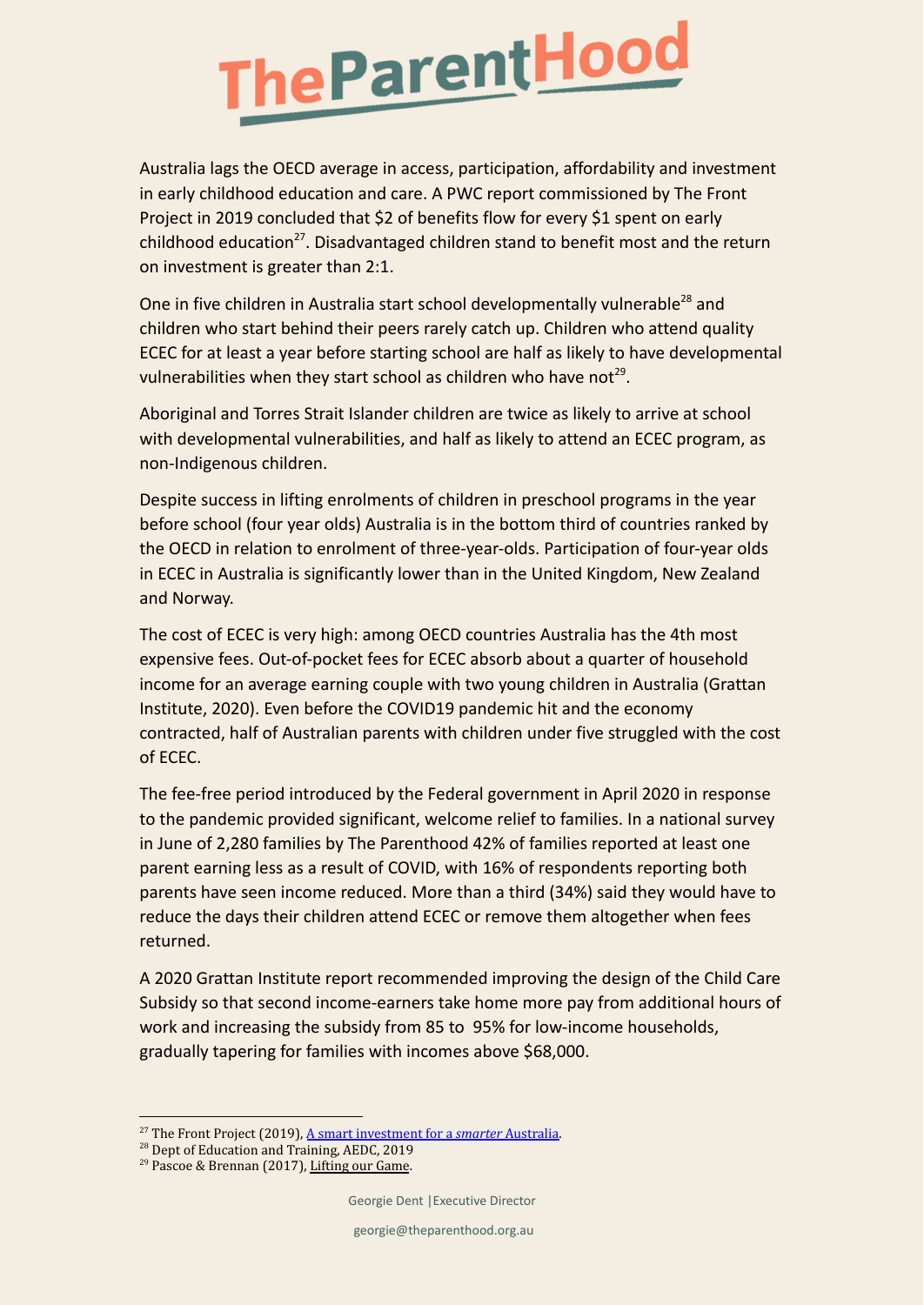# **TheParentHood**

They noted that doing this would provide a triple dividend by supporting children's access to early learning, putting more money back into family budgets and supporting economic recovery. It would cost an estimated \$5billion, but would boost GDP by \$11billion a year.

Eliminating the annual child care subsidy cap that affects families earning over \$189,000 per annum reduces workforce disincentives to working full-time<sup>30</sup>.

Appropriate and secure funding for the workforce that delivers early education and care is critical. Building workforce capability in ECEC was identified as a key initiative in improving the quality of early learning in the Lifting our Game report. $31$ 

Well-qualified, well-supported educators are essential to providing high-quality early learning and care<sup>32</sup>. Recent research indicates the looming national shortage of early childhood teachers poses an immediate challenge in maintaining the current national universal access to early childhood education as well as ensuring early childhood services meet the National Quality Framework. The quality of the workforce has a direct impact on the experiences of children.

We note in December 2019, the COAG Education Ministers endorsed the development of a new National Early Childhood Education and Care Workforce Strategy. It is vital to address the supply and retention of suitably qualified teachers and educators, particularly in rural and remote areas, to ensure there is a pipeline of future teachers in place for a national roll-out of three year old programs, provide professional development and support, and build a continuous learning culture to underpin quality improvement in programming and pedagogy in early childhood education.

#### **The Federal government can reform current ECEC policy settings to ensure:**

- Children can attend at least two days per week of quality ECEC, irrespective of their parents' workforce participation or other activity;
- Children have access to high-quality early education for at least two years before school, with the national rollout to prioritise children experiencing educational disadvantage including children in rural and remote areas and children from non-English speaking backgrounds;
- All Aboriginal and Torres Strait Islander children have access to quality early learning and family support by following the recommendations made in the SNAICC and Early Childhood Australia (ECA) position paper – Working

<sup>31</sup> Pascoe & Brennan (2017) <sup>30</sup> KPMG (2020), The Child Care Subsidy: Options for [increasing support for caregivers who want to work](https://assets.kpmg/content/dam/kpmg/au/pdf/2020/kpmg-child-care-subsidy-report.pdf).

<sup>&</sup>lt;sup>32</sup> Early Learning Everyone Benefits. (2019). State of Early Learning in Australia 2019. Canberra: Early Childhood Australia. p. 28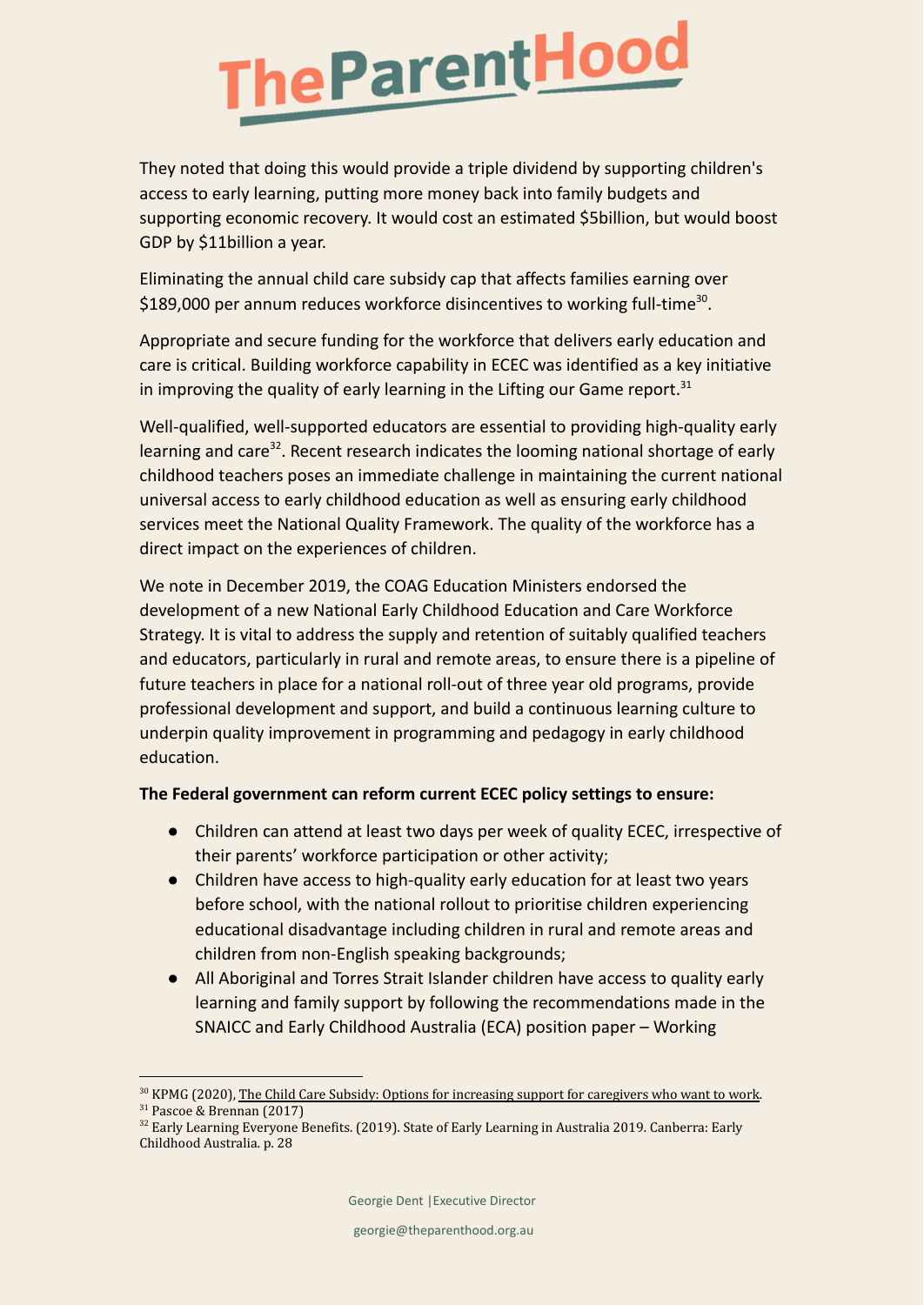## **TheParentHood**

Together to ensure Equality for Aboriginal and Torres Strait Islander Children including:

- Ensure Aboriginal and Torres Strait Islander three and four-year-olds have a minimum of three days per week of high-quality preschool with a bachelor-qualified teacher;
- Adjust the activity test within the Child Care Subsidy so that Aboriginal and Torres Strait Islander children can have up to 30 hours per week of subsidised early education and care, without parents having to meet work or study requirements;
- Fund a targeted program to support evidence informed, culturally safe, and well integrated early childhood and family-focussed programs, across the nurturing care spectrum in early education and care services that work with high numbers of Aboriginal and Torres Strait Islander children.
- Affordability is addressed by:
	- Improving the Child Care Subsidy so that second income-earners take home more pay from additional hours of work;
	- Increasing the Child Care Subsidy from 85 to 95 per cent for low-income households, gradually tapering for families with incomes above \$68,000;
	- Removing the annual Child Care Subsidy cap of \$10,560 per child per year;
- Long-term funding commitments are made to provide security for children, parents, educators and early learning centres.
- The development and implementation of the National Early Childhood Education and Care Workforce Strategy agreed at COAG Education Council in December 2019 is funded.
- Establish a roadmap to achieve universal access to quality ECEC.
- **3. Protect children from poverty.**

One in six children in Australia live in poverty. Children in single parent families are more than three times as likely to live in poverty (44 per cent) as children in couple families (13 per cent). In 2017, half a million children were living in jobless families.

Family poverty and financial stress have significant adverse impacts on children's development, wellbeing and future outcomes throughout their lives, including poorer health and educational outcomes. To create positive outcomes for children requires action to address the social determinants of disadvantage and poverty.

We note that the biggest risk to living in poverty in Australia is to receive Newstart, Youth Allowance or another allowance as the sole source of income. These payments have not been increased in real terms in 25 years and trap people in poverty. We

Georgie Dent |Executive Director

georgie@theparenthood.org.au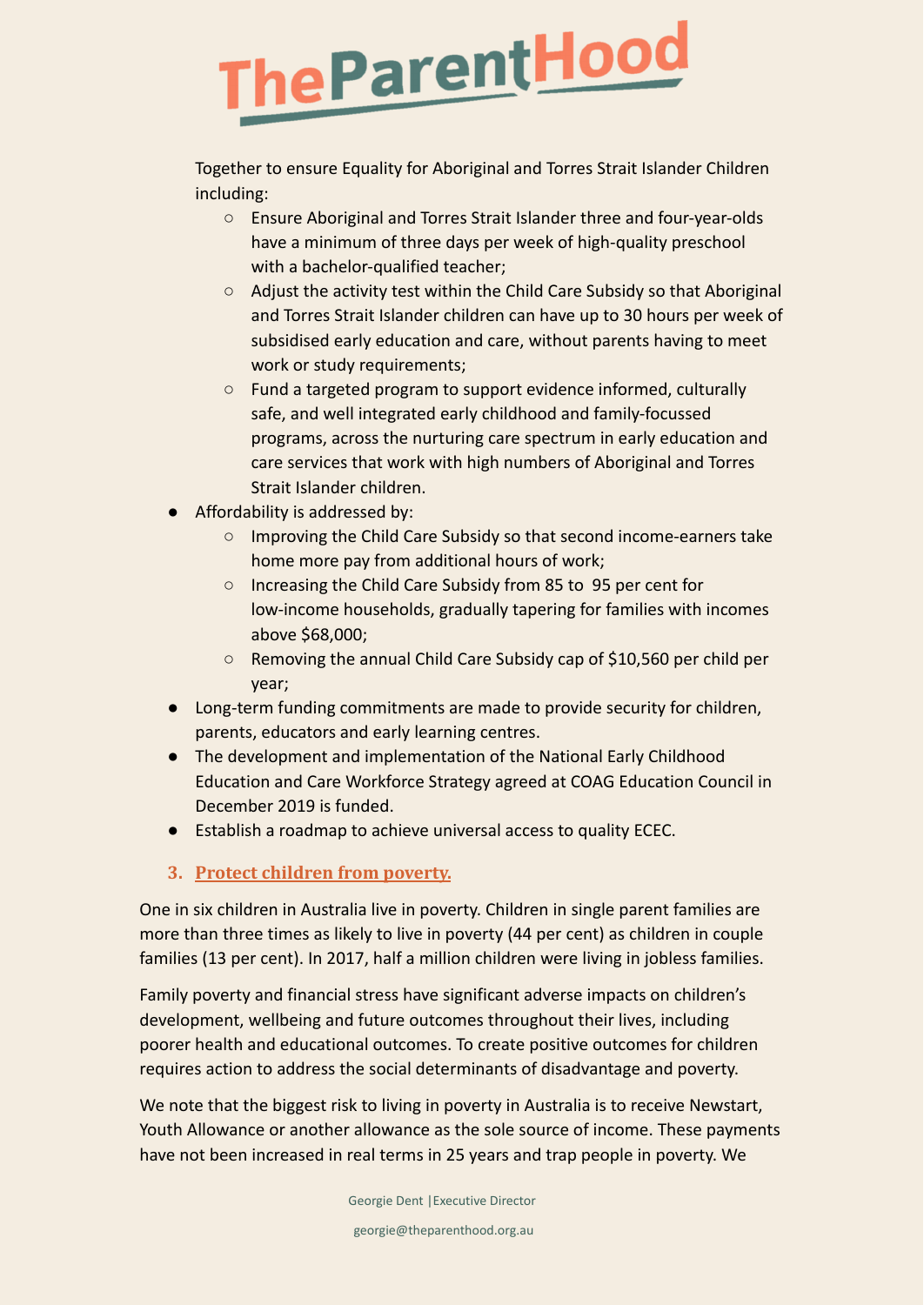

support the advocacy of ACOSS to raise the rate of Newstart and Youth Allowance and other allowances.

#### **To protect children from poverty the Federal government can:**

- Commit to a permanent increase in JobSeeker and Youth Allowance and other improvements to the income support system as outlined by ACOSS in their submission.
- Increase family payments for single parent families and commit to a single parent supplement to be benchmarked to the costs of children of different ages and reflect the diseconomies of scale experienced by single parents, and indexed to wages.
- Invest in localised housing and job generation collaborations in disadvantaged locations to address intergenerational unemployment, overcrowding and homelessness that create poverty for children.
- **4. Commit to reducing gender inequality.**

Gender inequality remains firmly entrenched in Australia. Meaningful progress towards improving the economic security of women living in Australia, and closing the gender gap in key dimensions including workforce participation, the wage gap and superannuation, has been limited<sup>33</sup>. Relative to other countries the gender gap between men and women in Australia has grown in recent years<sup>34</sup>.

Significant structural, systemic and cultural barriers prevent women from engaging in paid work to the same extent as men. The average superannuation balance of a woman in Australia is less than a man across all ages<sup>35</sup>. Women are at greater risk of experiencing absolute poverty in retirement than men.

The vulnerability of women to economic insecurity is evidenced in the fact women aged over 55 have comprised the fastest growing demographic of Australians experiencing homelessness for several years<sup>36</sup>. COVID-19 has served to perpetuate these inequities, with women adversely affected in the economic fall-out.

Women's financial disadvantage and economic insecurity has far-reaching impacts. There are just under 1 million single parent families, with 81.8 per cent headed by a single mother so the impact of women's poverty and financial insecurity on children

 $33$  Economic Security4Women's White Paper (June 2018 Update) 2020 @

https://www.security4women.org.au/boosting-womens-economic-security/policy-reforms-needed-to-boos t-womens-financial-well-being/

<sup>34</sup> Global Gender Gap Report, 2020, World Economic Forum

<sup>&</sup>lt;sup>35</sup> Grattan Institute, "What's the best way to close the gender gap in retirement incomes" Brendan Coates, 2018,

[http://bcec.edu.au/assets/AGEW-2018\\_Brendan-Coates-Whats-the-best-way-to-close-the-gender-gap-in-retirement-inco](http://bcec.edu.au/assets/AGEW-2018_Brendan-Coates-Whats-the-best-way-to-close-the-gender-gap-in-retirement-incomes.pdf) [mes.pdf](http://bcec.edu.au/assets/AGEW-2018_Brendan-Coates-Whats-the-best-way-to-close-the-gender-gap-in-retirement-incomes.pdf)

<sup>&</sup>lt;sup>36</sup> ABS Census of Population and Housing, Estimating Homelessness, 2016, cat no. 2049.0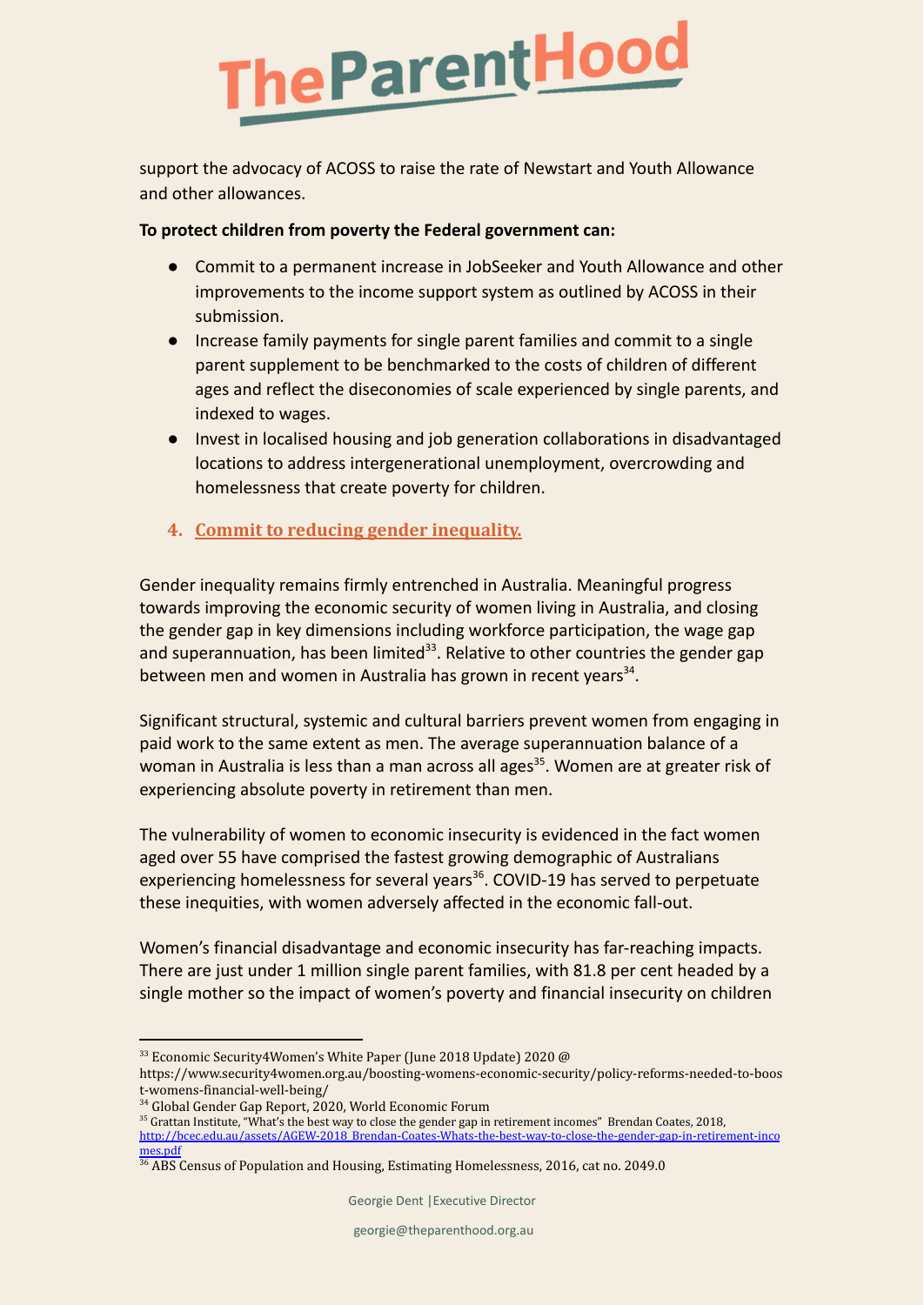

is significant<sup>37</sup>. The "motherhood penalty" which describes the additional economic disadvantage women face upon having a child is relevant and concerning.

As a member of the United Nations and G20, Australia is committed to achieving the 17 Sustainable Development Goals (SDGs) that form a roadmap for global development efforts to 2030 and beyond. In 2016 the G20 marked its commitment to achieve all 17 SDGs by 2030 through its Action Plan on the 2030 Agenda for Sustainable Development.

SDG 5 seeks to achieve gender equality and empower all women and girls. Due to the universal nature of the SDGs Australia has committed to examine domestic policy and progress to ensure we are universally meeting the goals and targets set within the SDGs. In 2014, under Australia's presidency, G20 leaders committed to reduce the gender participation gap between men and women (aged 15-64) by 25 per cent by 2025 in their respective countries.

We note and support the recommendations made by Economic Security4Women in its 2020-2021 pre-budget submission. To address gender inequality, and drive significant economic growth, the Federal Government can:

**● Apply a robust gender lens to all budgets and policies:** In 1984 Australia was the first country in the world to develop, apply and implement Gender Responsive Budgeting and had a 30-year history of delivering the Women's Budget Statement (WBS). In 2014 under the Abbott Liberal-National Coalition Government a WBS was not published. This was despite major policy and budgetary changes in the 2014-15 federal budget that had major implications for gender equality and women's empowerment.

A robust gender lens is needed to evaluate policies and practices affecting women<sup>38</sup>. The Federal Government can reinstate the annual gender budget statements and integrate gender impact assessments into budgetary decision-making processes.

- **● Take measures to increase women's workforce participation:**
	- Prioritise access to high quality, affordable ECEC and establish a roadmap to achieve universal access to quality ECEC<sup>39</sup>;
	- Strengthen the support, funding and reporting role of the Workplace Gender Equality Agency's (WGEA) gender equality reporting scheme with the requirement for employers to specify targets, timeframes, and incentives for addressing workplace gender equality outcomes,

<sup>&</sup>lt;sup>37</sup> David Tennant and Kelly Bowley, (Treating Families Fairly, 2019),

 $38$  eS4W' Issue Paper – A gender lens on economic policy including in the budget  $\omega$ https://www.security4women.org.au/boosting-womens-economic-security/issues-post-covid/agender-lens-on-economic-policy-including-in-the-budget/

 $39$  Cheaper childcare. A practical plan to boost female workforce participation. Grattan Institute. August 2020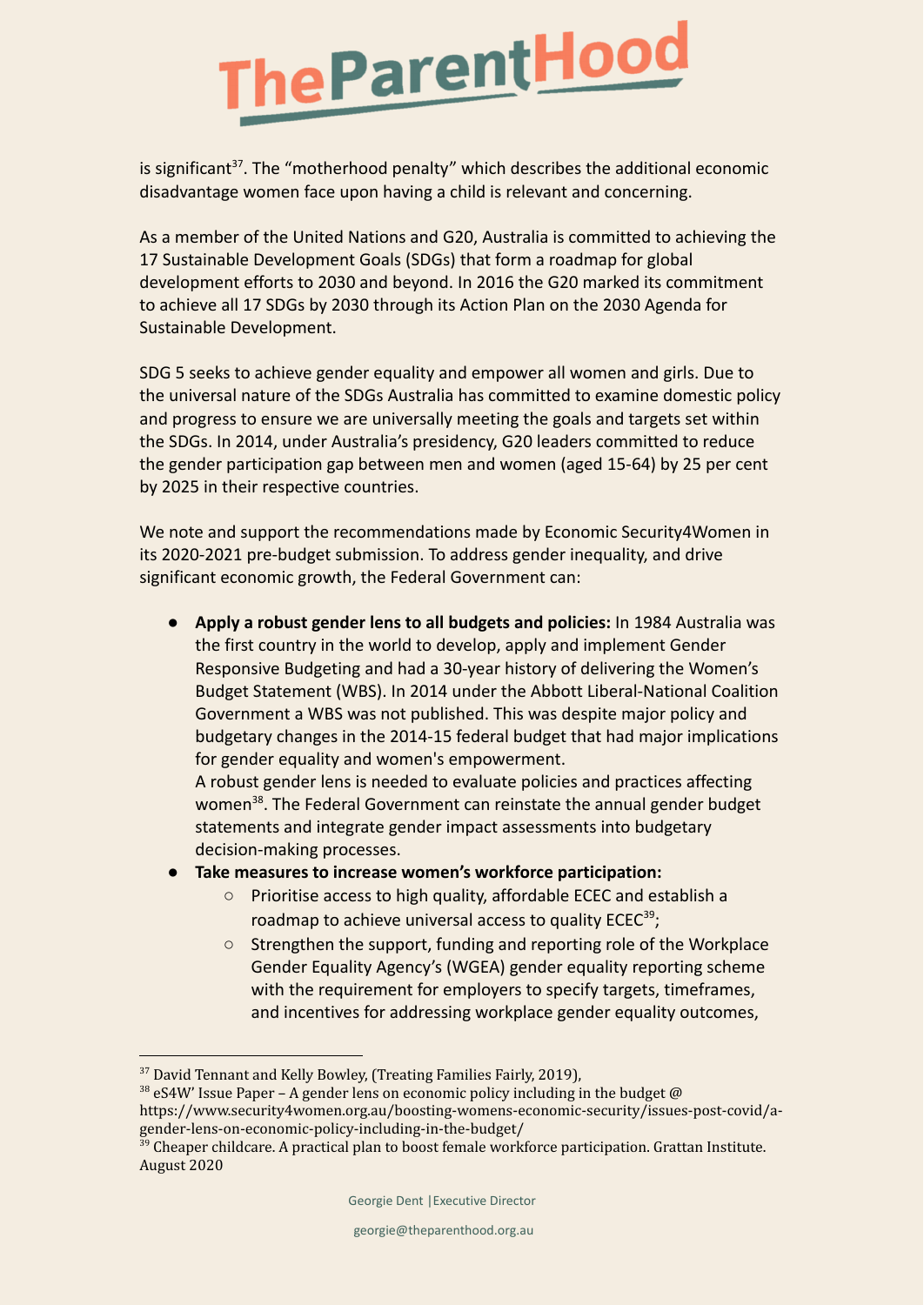## The Parent Hood

including with the engagement on and uptake of formal flexible working arrangements by gender;

- Invest in the female-dominated 'care economy', including early learning and care and other social services, as it will create twice as many jobs as the same level of investment in construction and can lift women's employment by 5.3%<sup>40</sup>.
- **● Address the pay gap and superannuation gap:**
	- Legislate above average wage increases for sectors and professions with a high proportion of female workers;
	- Amend the equal pay legislation by ensuring women in historically underpaid female-dominated industries receive the same remuneration as men in different but equal-value work;
	- Maintain the legislated timeframe for increase in the SDG levy and increase the government's superannuation contribution to at least 12 per cent;
	- Remove the \$450 monthly threshold for superannuation.
	- Introduce legislation that ensures all employers continue to provide the superannuation guarantee to staff while on parental leave.
- **Recognise unpaid care work:** While women and men work a similar number of total hours each week in Australia, almost two-thirds of the hours worked by women are unpaid care work, which contrasts with just over one-third of hours worked for men<sup>41</sup>. Women shoulder a significant financial burden when providing care often with little or no payment and at an enormous saving to the government. The annual value of unpaid care work in Australia is estimated to be approximately \$70 billion<sup>42</sup>. We note and endorse the recommendation from Economic Security4Women that the Federal Government provide a government funded "carer credit" for qualified carer benefit recipients. Credits are allocated in the form of superannuation payments, pension top ups and other government services as a payment for the savings to the budget these carers implicitly accrue from their unpaid care for dependent family members. The provision of financial compensation for carers should rise and be expanded to reflect the financial contribution that carers make both directly and indirectly to society and the economy. In doing so, it would be a recognition of the savings to the Federal government from such work and the significant financial cost of care delivered at home.

 $40$  Dawson, E, Australian Financial Review, 3 August 2020, 'The case for a pink stimulus shot.'

<sup>41</sup> Workplace Gender Equality Agency "We know the causes", 2019

<sup>42</sup> Economic Security4Women's White Paper 2019, @

https://www.agec.org.au/wp-content/uploads/2020/12/2019-11-12-eS4W-White-Paper\_Carer-Economy\_20191101.pdf

Georgie Dent |Executive Director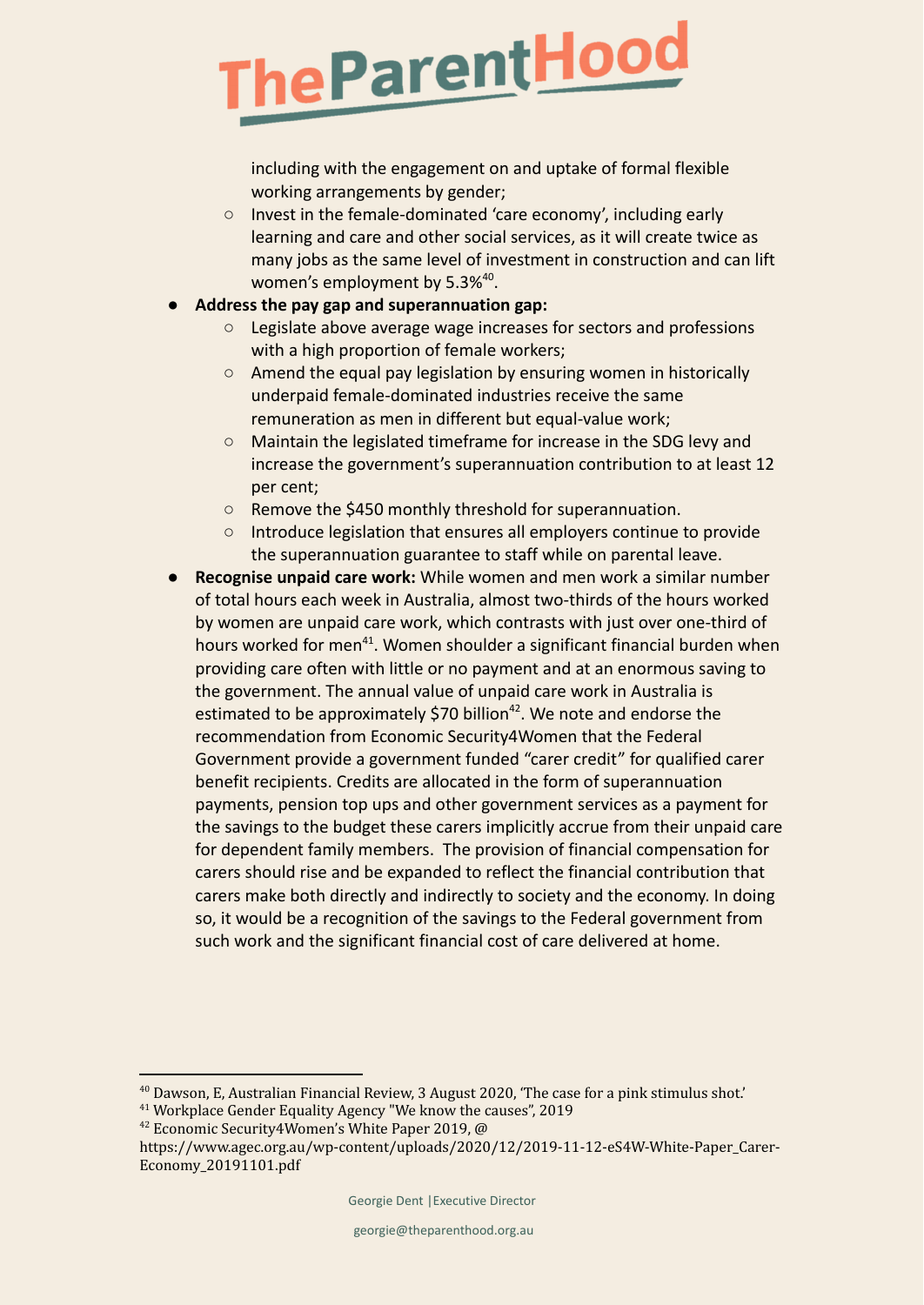

#### **5. Support parents and caregivers through family inclusive workplace policies.**

Workplace discrimination against parents in Australia is prevalent. One in two Australian mothers have experienced pregnancy-related discrimination at work at some point during pregnancy, parental leave or on their return to work<sup>43</sup>. Mothers report being reluctant to take advantage of flexible working for fear of impacts on their careers, including promotion prospects<sup>44</sup>. Cultural norms constitute a barrier with more than one in five Australians agreeing with the statement "When a mother works for pay, the children suffer"<sup>45</sup>.

As noted earlier Australia's female workforce participation rate lags peers so workplace discrimination is relevant to consider. Women constitute 37.6% of all full-time employees and 67.9% of all part-time employees in Australia<sup>46</sup>. The WGEA notes that women regularly choose part-time employment or other forms of vulnerable employment below their skill level, to combine unpaid care and paid work<sup>47</sup>. This indicates that part-time employment is a common practice for managing work and family responsibilities for women in Australia. Given research that working part-time reduces promotion opportunities this compromises efforts to increase the representation of women in leadership<sup>48</sup>.

Fathers face challenges too. A 2019 Australian survey of 6,000 parents found that 64 per cent of respondents agreed that "it is more acceptable for women to use family friendly work options than men." <sup>49</sup> While WGEA reports that 72.7% of employers promote flexible work only 2.3% have set targets for men's engagement.

Ensuring non-discrimination for both men and women is essential. A survey of 35 countries found that one of the best ways to increase men's unpaid care work at home was to "ensure that men are not discriminated against if they take leave to care for dependents." 50

Supporting parents to fully participate in the workplace while also caring for children has broad economic and health benefits:

<sup>43</sup> Human Rights Commission (2014), 'Supporting Working Parents: Pregnancy and Return to Work National Review Community Guide', p. 8.

<sup>44</sup> McKinsey Global Institute (2018), 'The Power of Parity: Advancing Women's Equality in Asia Pacific', p. 24 and 69

<sup>&</sup>lt;sup>45</sup> McKinsey Global Institute (2018), 'The Power of Parity: Advancing Women's Equality in Asia Pacific', p. 24 and 69

<sup>46</sup> Australian Bureau of Statistics (2020), Labour Force, Australia, Jul 2020

<sup>47</sup> WGEA Unpaid care work and the labour market, 2016

<sup>&</sup>lt;sup>48</sup> McKinsey Global Institute (2018), 'The Power of Parity: Advancing Women's Equality in Asia Pacific', p. 24 and 69

<sup>49</sup> 2 Peach, L. (2019), 'National Working Families Report 2019', Parents at Work Karitane and APLEN, p. 20

<sup>50</sup> OECD (2017), 'The Pursuit of Gender Equality: An Uphill Battle', OECD Publishing, Paris, p. 39.